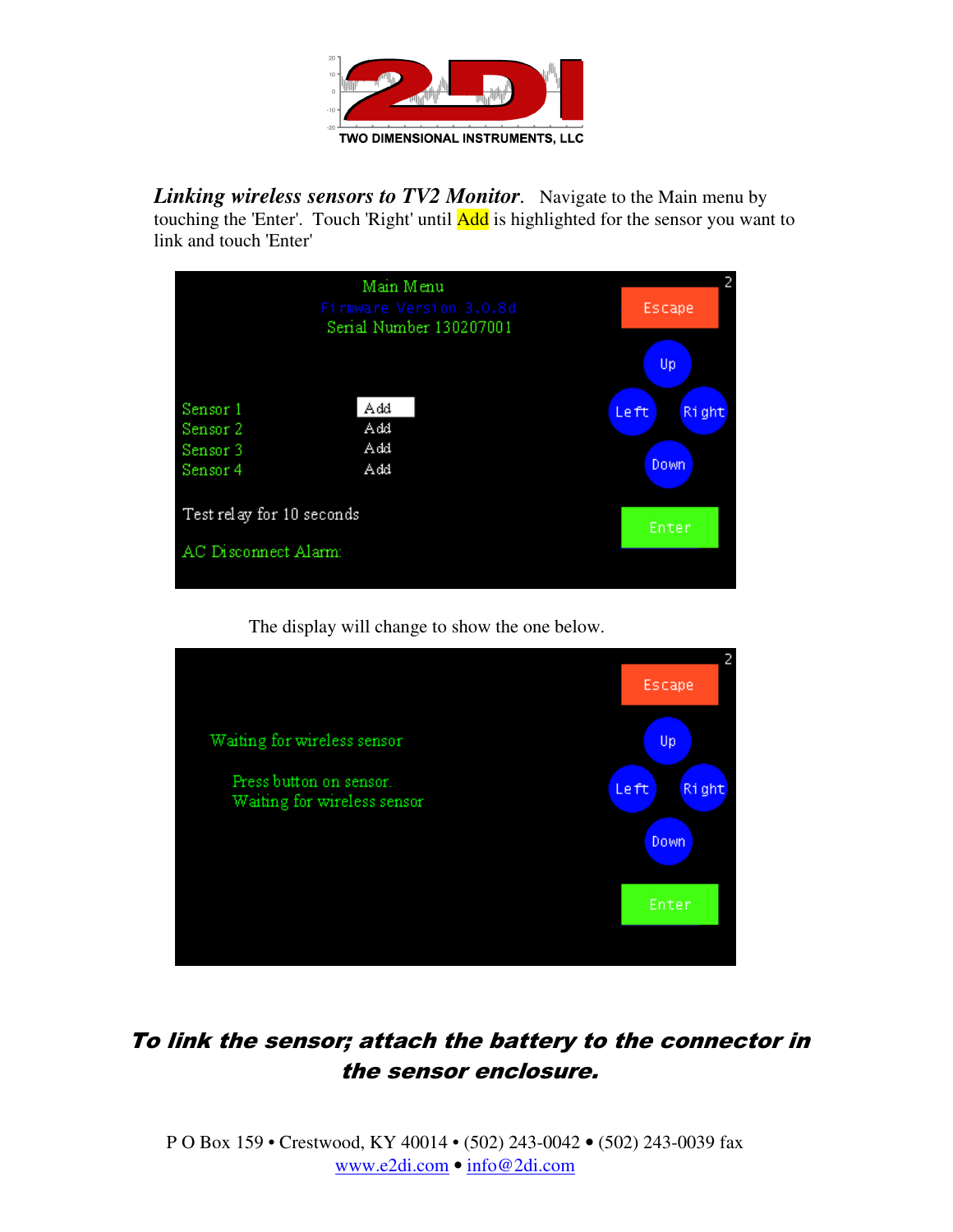

*Once the display receives the linking signal you will asked of you want to link the sensor. Touch 'Right' to highlight 'Yes' and touch 'Enter'.* 



*Once the sensor is linked the display will change to the sensor setup menu shown below*

**1. Setting up the Sensor:** 

| Sensor 2 Setup: Thermistor                                 |                         | Escape |               |
|------------------------------------------------------------|-------------------------|--------|---------------|
| Serial #1<br>Calibrated 02/06/13                           | Signal<br>Battery 81%   | 97%    | Up            |
| 0:10:00<br>Sample data once every<br>Type of averaging med | HH: MM: SS              |        | Left<br>Right |
| Maximum temperature line<br>Minimum temperature line       | 50 °C<br>$20^{\circ}$ C |        | Down          |
|                                                            |                         |        | Enter         |
| Set Alarm                                                  | Calibrate Sensor        |        |               |

A. **Enter the sample interval.** (This is how often you want to log data). Select a value between 1 min and 24 hrs or accept the default and touch 'Enter'. The default interval of ten (10) minutes works well for refrigerators and freezers.